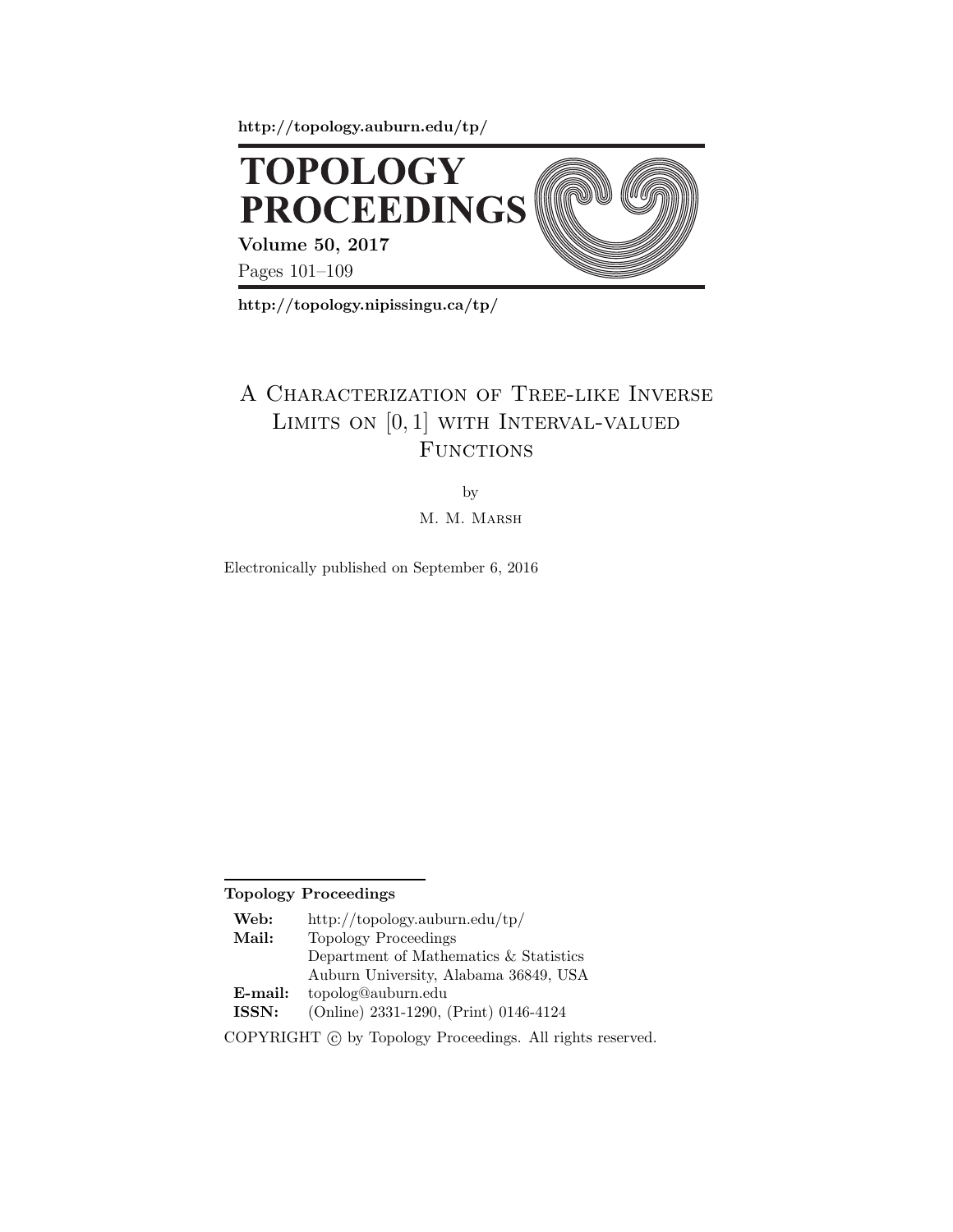

E-Published on September 6, 2016

## A CHARACTERIZATION OF TREE-LIKE INVERSE LIMITS ON [0, 1] WITH INTERVAL-VALUED FUNCTIONS

## M. M. MARSH

ABSTRACT. We provide a characterization of tree-likeness in inverse limits on [0, 1] with interval-valued functions. We also show that flat spots, in certain inverse sequences, give rise to subcontinua of the inverse limit space that are either copies of subcontinua of the partial graphs in the inverse sequence or copies of products of subcontinua of the partial graphs and ordinary inverse limits.

In [15], the author provided necessary conditions and sufficient conditions for an inverse limit on  $[0, 1]$  with interval-valued bonding functions to be a tree-like continuum. Corollaries 27 and 28 of [15] give sufficient conditions for such inverse limits to have dimension larger than one. We show that one of the conditions in each of these two corollaries can be eliminated, thus providing a simply-stated characterization of tree-likeness in this setting (see Corollary 3). Under the same conditions that characterize tree-likeness of the inverse limit, we characterize the partial graphs (definition to follow) in this setting as  $\lambda$ -dendroids.<sup>1</sup>

Additionally, we show that if one of the continuum-valued bonding functions, in certain inverse sequences, has a flat spot, then the inverse limit space must contain either a copy of a subcontinuum of some partial graph in the inverse sequence or a copy of a product of a subcontinuum of a partial graph and an ordinary inverse limit on subcontinua of some of the factor spaces (see Theorem 1). This result is critical for establishing a lower bound for the dimension of the inverse limit space. Other results

<sup>2010</sup> Mathematics Subject Classification. Primary 54F15, 54F50, 54F65; Secondary 54B10, 54C60, 54D80.

Key words and phrases. interval-valued functions, inverse limit, tree-like.

c 2016 Topology Proceedings.

 $^1\!$  Results in this paper were presented at the 2016 Spring Topology and Dynamics Conference, Waco, TX.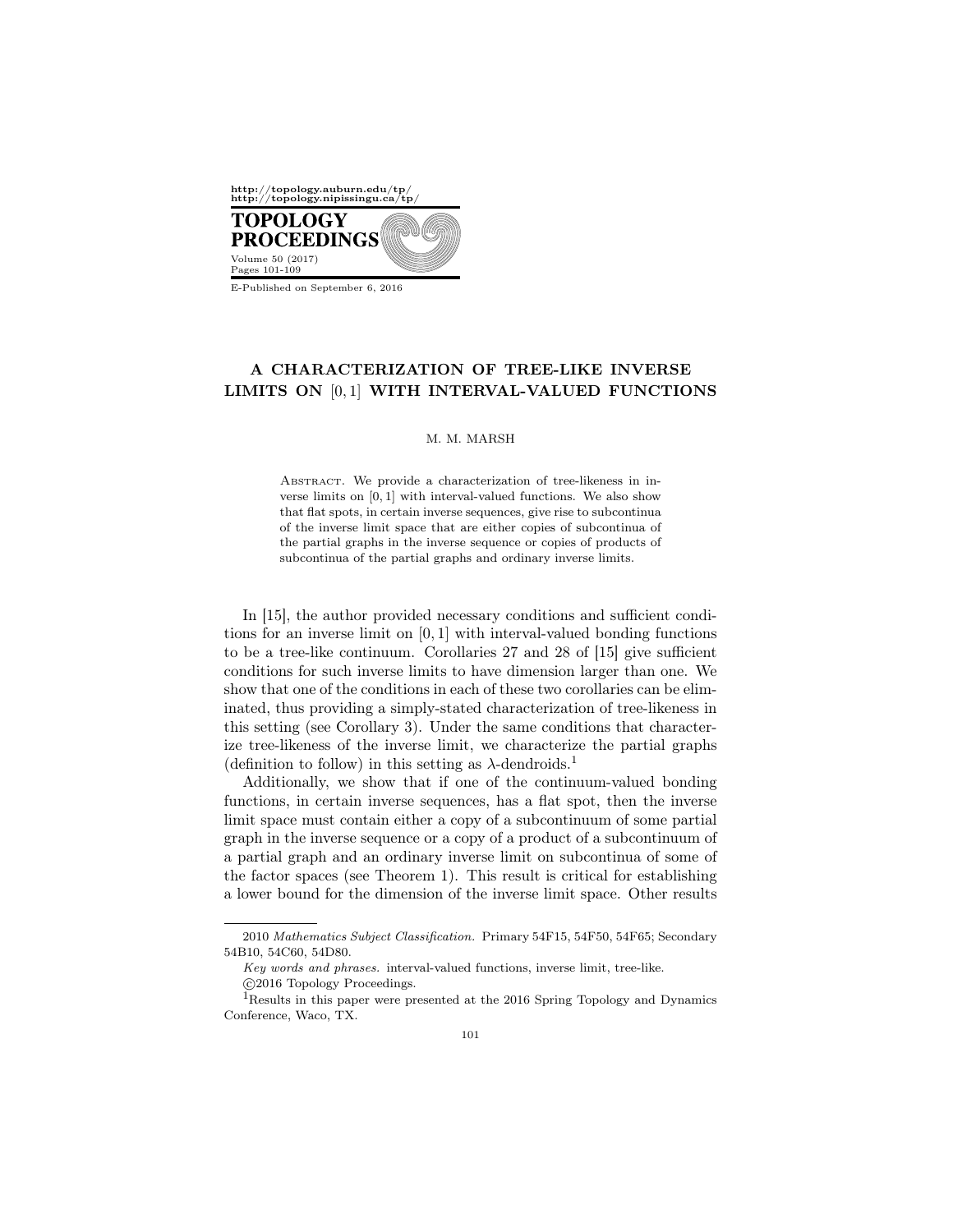and examples related to one dimensionality and tree-likeness in inverse limits with set-valued functions can be found in [9], [10], [11], and [15].

Since, even for inverse limits on  $[0, 1]$  with set-valued functions, the dimension of the inverse limit space can be either finite or infinite, it is of importance to have conditions related to the factor spaces, the bonding functions, and the partial graphs that will determine the dimension of the inverse limit space. In the setting of this paper, it follows from [2] that all inverse limits have trivial shape. Since for continua with trivial shape, tree-likeness is equivalent to having dimension one, our results are about dimension one as well as about tree-likeness.

For results related to all dimensions in inverse limits with set-valued functions, see [1] and [12]. Hisao Kato has results in [12] that give both upper and lower bounds on the dimension of the inverse limit space. His lower bound result in Theorem 3.8, when specialized to the setting of this paper, follows from our Theorem 2.

A compactum is a compact metric space. All spaces considered in this paper will be compacta. A continuum is a connected compactum. A continuous function with be referred to as a map or mapping. For a compactum  $X$ , dim $(X)$  will denote covering dimension.

A function  $f: X \to 2^Y$  is upper semi-continuous at the point  $x \in X$ if, for each open set V in Y containing the set  $f(x)$ , there is an open set U in X such that  $x \in U$  and  $f(p) \subset V$  for each  $p \in U$ . If  $f: X \to 2^Y$ is upper semi-continuous at each point of  $X$ , then  $f$  is said to be upper semi-continuous. We refer to functions  $f: X \to 2^Y$  as set-valued functions from X to Y and we write  $f: X \to Y$  is a set-valued function.

A set-valued function  $f: X \to Y$  is *continuum-valued* if, for each  $x \in X$ , the set  $f(x)$  is a subcontinuum of Y. The graph of f, which we denote by  $G(f)$ , is the set of points in  $X \times Y$  consisting of points  $(x, y)$  with  $y \in f(x)$ . For each product  $X \times Y$  of compacta X and Y, let  $c_1: X \times Y \to X$  and  $c_2: X \times Y \to Y$  denote coordinate projection. The set-valued function  $f: X \to Y$  is surjective if  $c_2(G(f)) = Y$ .

Let  $X_1, X_2, \ldots$  be a sequence of compacta. Our setting will be the product space  $\prod_{i\geq 1} X_i$  with the usual metric. Throughout, we let  $\{X_i, f_i\}_{i\geq 1}$ denote an inverse sequence with upper semi-continuous set-valued bonding functions, and its inverse limit is given by

$$
\lim_{i \to \infty} \{X_i, f_i\} = \{ \mathbf{x} = (x_1, x_2, \ldots) \in \prod_{i \ge 1} X_i \mid x_i \in f_i(x_{i+1}) \text{ for } i \ge 1 \}.
$$

For  $j, m \in \mathbb{N}$  with  $j \leq m$ , we define the set below.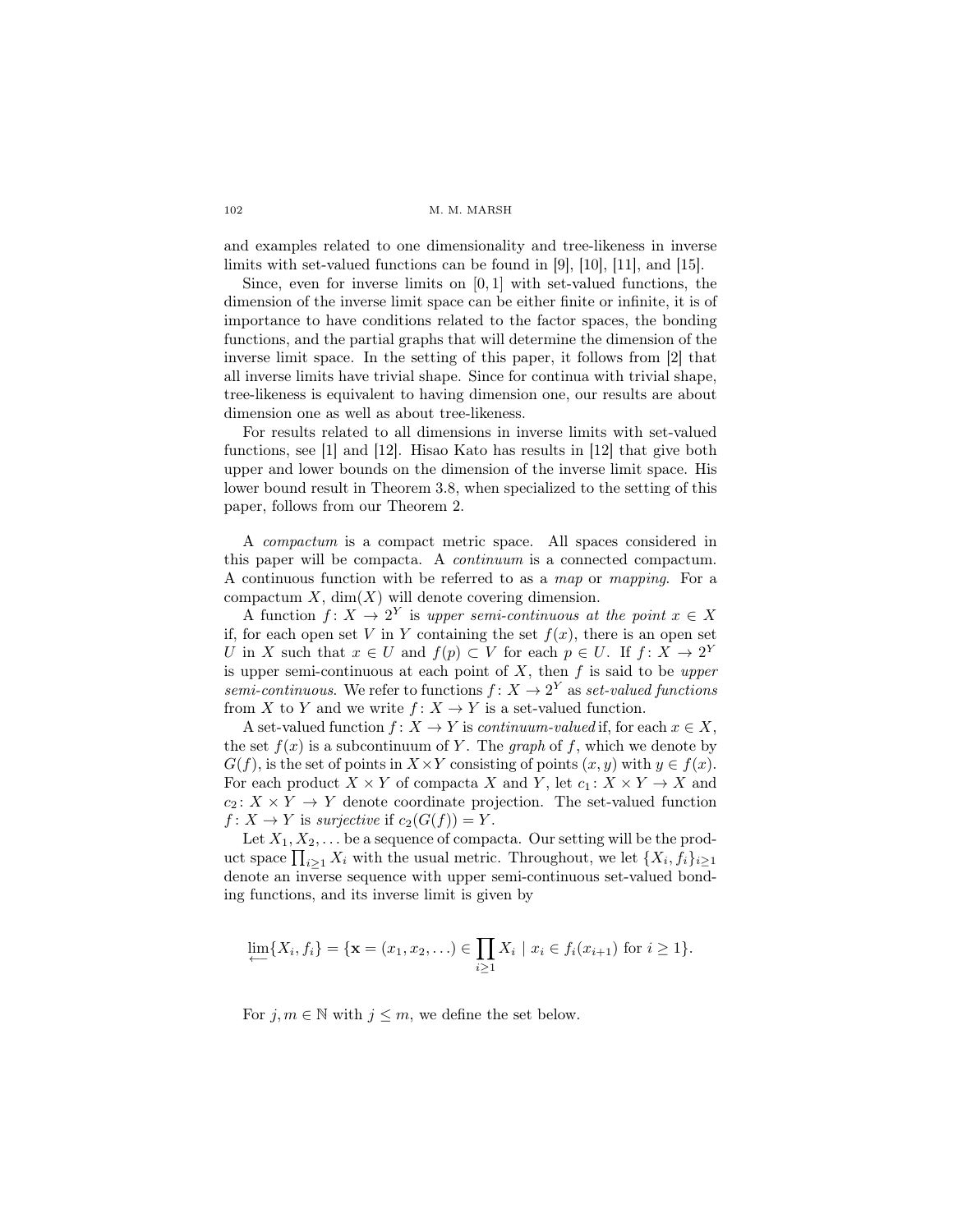$$
G_j^{m+1} = G'(f_j, \dots, f_m) = \{ \mathbf{x} \in \prod_{i=j}^{m+1} X_i \mid x_i \in f_i(x_{i+1}) \text{ for } j \leq i \leq m \}.
$$

We refer to these sets as partial graphs in the inverse sequence. For consistency of notation, if  $i \geq 1$ , we let  $G_i^i = X_i$ . The notation  $X \stackrel{T}{\approx} Y$  $(X \n\t\subset Y)$  will indicate that X is homeomorphic to Y  $(X$  is homeomorphic to a subset of  $Y$ ).

For  $1 \leq j \leq k$ , we denote the set-valued composition function  $f_j \circ$  $f_{j+1} \circ \ldots \circ f_k \colon X_{k+1} \to X_j$  by  $f_{j,k+1}$ . For  $j \geq 1$ , let  $\pi_j \colon \prod_{i=1}^{\infty} X_i \to$  $X_j$  denote j<sup>th</sup>-coordinate projection. If  $A \subset X_{i+1}$  for some  $i \geq 1$ , let  $f_i|_A$  be the set-valued function with domain A such that  $f_i|_A(x) =$  $f_i(x)$  for  $x \in A$ . If  $A \subset X_m$  for some  $m \geq 1$ , let  $G_j^m|_A = \{z \in$  $G_j^m$  |  $\pi_m(z) \in A$ . It should be noted that we also have  $G_j^m|_A =$  $\tilde{G}^j(f_j|_{f_{j+1,m}(A)},\ldots,f_{m-2}|_{f_{m-1,m}(A)},f_{m-1}|_A).$ 

A set-valued function  $f: X \to Y$  has a flat spot (at  $p \in Y$ ) if there exists a point  $p \in Y$  and a nondegenerate continuum  $X' \subset X$  such that  $X' \times \{p\} \subset G(f)$ . We say that  $X' \times \{p\}$  is a flat spot of f. Let  $\{X_i, f_i\}_{i \geq 1}$ be an inverse sequence with set-valued functions and let  $1 \leq i \leq j$ . When  $f_i$  is a member of an inverse sequence, we write  $\{x_i\} \times Y_{i+1}$  is a flat spot of  $f_i$ , where  $Y_{i+1}$  is a subcontinuum of  $X_{i+1}$ .

A flat spot at  $x_j$  of  $f_j$  composes to a nondegenerate value of  $f_i$  in the composition  $f_i \circ f_{i+1} \circ \ldots \circ f_j$  if  $f_i(x_j)$  is nondegenerate for  $i = j - 1$  and if there exists a point  $x_{i+1}$  in  $f_{i+1,j}(x_j)$  such that  $f_i(x_{i+1})$  is nondegenerate for  $i < j - 1$ .

The notion of a k-tail sequence in an inverse sequence, which we call here an *n-tail sequence*, was introduced in  $[14]$ . We repeat the definition with different notation that should make the concept more accessible. Let  $n \in \mathbb{N}$  and for  $i \geq n$ , let  $Y_i$  be a compactum such that  $Y_i \subset X_i$ . Suppose that  $\{k_i: Y_{i+1} \to X_i\}_{i \geq n}$  is a sequence of set-valued functions such that for each  $i \geq 1$ ,  $G(k_i) \subset G(f_i)$ . Suppose also that, for  $i \geq 0$ ,

- (i)  $Y_{n+i} \subset k_{n+i}(Y_{n+i+1})$ , and
- (ii)  $(k_{n+i})^{-1}$  is a map (from a subcompactum of  $X_{n+i}$  into  $X_{n+i+1}$ ).

Under these conditions, we say that  ${k_i}_{i\geq n}$  is an *n-tail sequence of* inverse mappings (with respect to the inverse sequence  $\{X_i, f_i\}$ ). We use the *n*-tail sequence  ${k_i}_{i\geq n}$  to generate a subcompactum of X. Let  $A_n = k_n(Y_{n+1})$ . For  $1 \leq i < n$ , let  $A_i = f_i(A_{i+1})$  and let  $g_i = f_i|_{A_{i+1}}$ . For *i* ≥ 1, let  $A_{n+i} = (k_{n+i-1})^{-1}(A_{n+i-1})$  and let  $g_{n+i-1} = k_{n+i-1}|_{A_{i+1}}$ .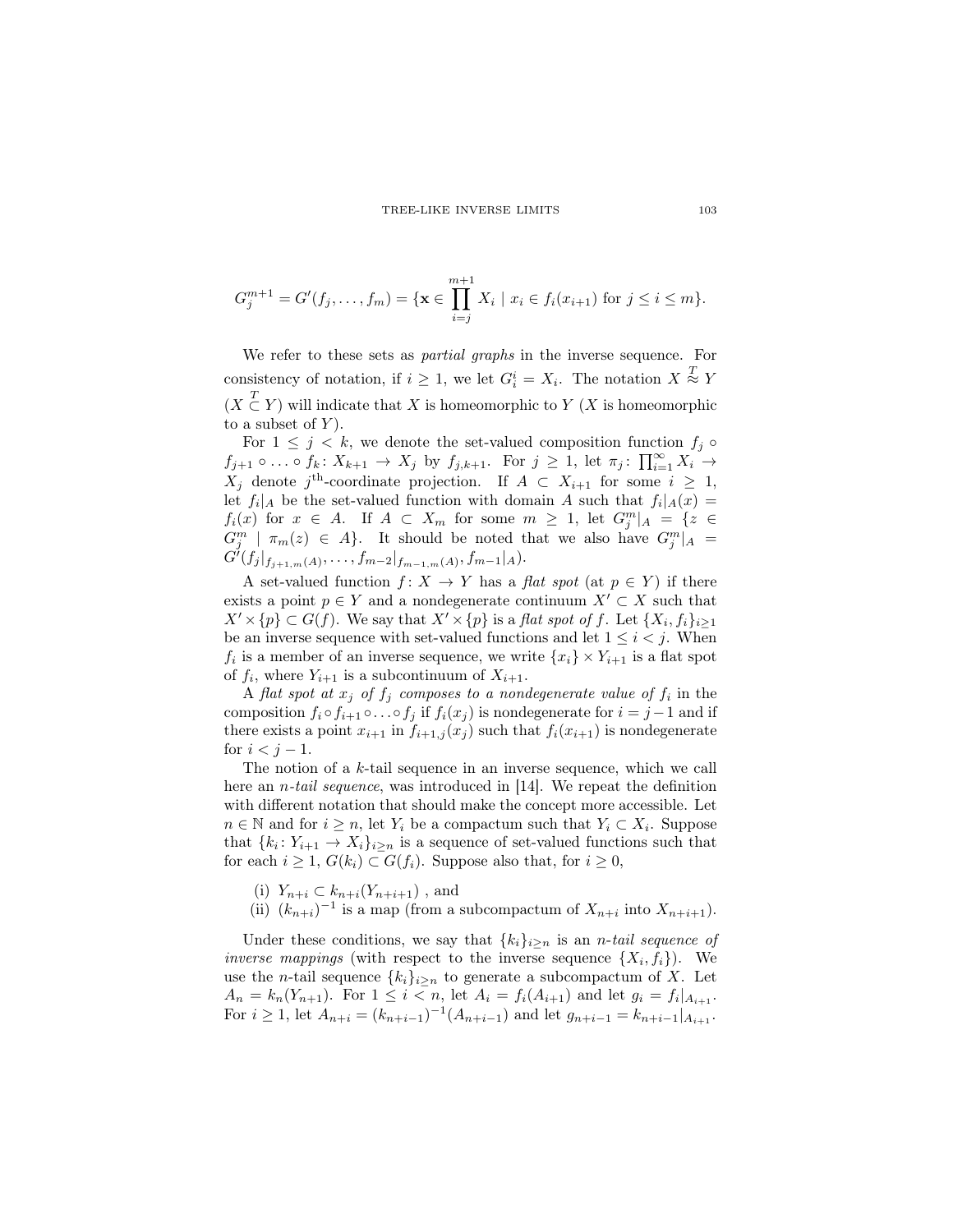Let  $A(n) = \lim_{n \to \infty} \{A_i, g_i\}$ . By [7, Theorem 2.4],  $A(n)$  is a subcompactum of X. We say that  $A(n)$  is the subcompactum of X generated by the n-tail sequence  $\{k_i\}_{i\geq n}$ . By [14, Theorem 2.1],  $A(n) \stackrel{T}{\approx} G_1^n|_{A_n}$ .

A continuum is hereditarily unicoherent if the intersection of each pair of its subcontinua is connected. A mapping  $g: X \to Y$  is weakly confluent if, for each subcontinuum K of Y, there exists a component H of  $g^{-1}(K)$ such that  $g(H) = K$ . A continuum Y is in  $Class(W)$  if each surjective mapping of a continuum onto  $Y$  is weakly confluent. Some classes of continua that are contained in Class(W) are arclike, non-planar circlelike, atriodic tree-like, atriodic acyclic, and atriodic with symmetric span zero (see [3], [4], [5],and [13]).

Theorem 1 sets up the tools we need to have the dimension of the partial graphs not exceed the dimension of the inverse limit space. Since, for inverse limits with mappings, the dimension of the factor spaces can exceed the dimension of the inverse limit space, and each inverse limit with set-valued functions is also an ordinary inverse limit on its partial graphs [11, Theorem 4.1], Theorem 2 may be somewhat surprising. Corollary 2, which follows from Theorem 1, is the main tool for proving Theorem 2.

**Theorem 1.** Let  $X = \lim_{n \to \infty} \{X_i, f_i\}$ , where, for each  $i \geq 1$ ,  $X_i$  is a hereditarily unicoherent continuum,  $f_i: X_{i+1} \to X_i$  is a surjective, continuumvalued function, and  $c_2|_{G(f_i)}: G(f_i) \to X_i$  is weakly confluent. If there exists a flat spot  $\{x_n\} \times Y_{n+1}$  of  $f_n$  for some  $n \geq 1$  in the inverse sequence, then

- (1) either X contains a copy of  $G_1^m|_{Z_m}$ , for some  $m \geq n+1$  and some nondegenerate subcontinuum  $Z_m$  of  $X_m$
- (2) or there exists a subcontinuum Y of X such that Y is homeomorphic to  $G_1^n|_{\{x_n\}} \times \lim_{\longleftarrow} \{Y_i, g_i\}_{i \geq n+1}$ , where each  $Y_i$  is a nondegenerate subcontinuum of  $X_i$  and each  $g_i$  is a surjective mapping.

*Proof.* Let  $n \geq 1$ , where  $\{x_n\} \times Y_{n+1}$  is a flat spot of  $f_n$ . Since  $c_2|_{G(f_{n+1})}$  is weakly confluent, there exists a subcontinuum  $F_{n+1}$  of  $G(f_{n+1})$  such that  $c_2(F_{n+1}) = Y_{n+1}$ . If either  $c_1(F_{n+1}) = \{z\}$  or  $c_1(F_{n+1})$  contains a point z in  $X_{n+2}$  where  $Z_{n+1} = f_{n+1}(z) \cap Y_{n+1}$  is nondegenerate, then any point  $\mathbf{x} = (x_1, x_2, \ldots)$  of X with  $\pi_{n+2}(\mathbf{x}) = z$  creates an  $(n+2)$ -tail sequence. In particular, for  $i \ge n+2$ , we let  $k_i(x_{i+1}) = x_i$  and  $G(k_i) = \{(x_{i+1}, x_i)\}.$ So,  $\{k_i\}_{i\geq n+2}$  is an  $(n+2)$ -tail sequence with first coordinate z. It follows from [14, Theorem 2.1] that X contains a copy of  $G_1^{n+2}|_{\{z\}}$ .

Since  $G_1^{n+1}|_{Z_{n+1}} \stackrel{T}{\approx} G_1^{n+1}|_{Z_{n+1}} \times \{z\} \stackrel{T}{\subset} G_1^{n+2}|_{\{z\}},$  (1) holds for  $m =$  $n+1$ .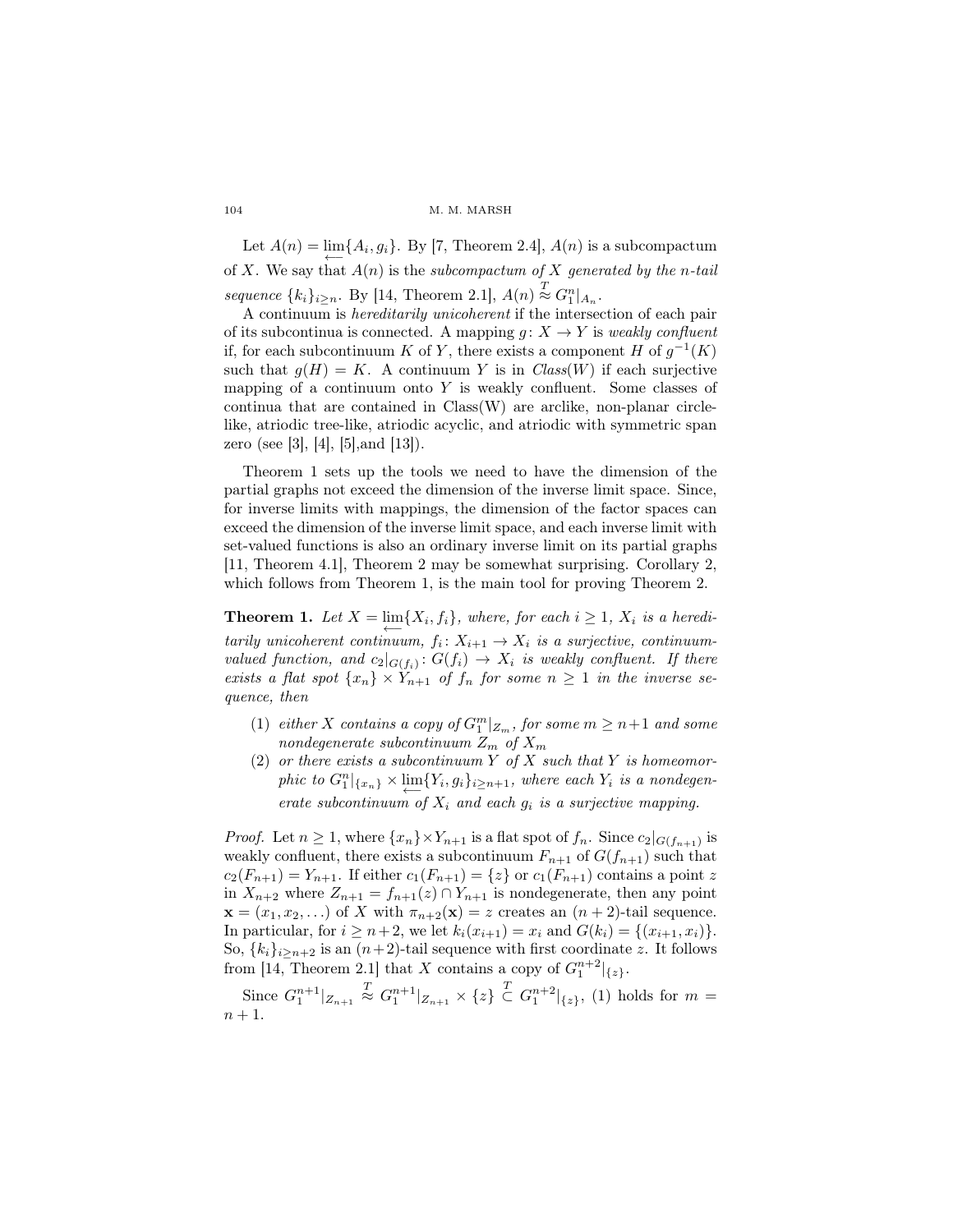TREE-LIKE INVERSE LIMITS 105

So, we assume that  $c_1(F_{n+1})$  is nondegenerate and contains no z where  $f_{n+1}(z) \cap Y_{n+1}$  is nondegenerate. Hence,  $c_1(F_{n+1})$  is a nondegenerate subcontinuum  $Y_{n+2}$  of  $X_{n+2}$ , and  $g_{n+1} : Y_{n+2} \to Y_{n+1}$ , defined by  $g_{n+1}(x) =$  $f_{n+1}(x) \cap Y_{n+1}$ , is a surjective mapping. Also,  $G(g_{n+1}) \subset G(f_{n+1})$ . We repeat the process in the previous paragraph for  $c_2|_{G(f_{n+2})}: G(f_{n+2}) \to$  $X_{n+2}$ . By weak confluence, we pick a subcontinuum  $F_{n+2}$  of  $G(f_{n+2})$  such that  $c_2(F_{n+2}) = Y_{n+2}$ . If either  $c_1(F_{n+2}) = \{z\}$  or  $c_1(F_{n+2})$  contains a point z in  $X_{n+3}$  where  $Z_{n+2} = f_{n+2}(z) \cap Y_{n+2}$  is nondegenerate, then we have an  $(n+3)$ -tail sequence, giving a subcontinuum of X that is a copy of  $G_1^{n+2}|_{Z_{n+2}} \n\subset G_1^{n+3}|_{\{z\}}$  and satisfying (1) for  $m = n+2$ .

We digress momentarily to make an observation that will be used in the proof of Theorem 2.

**Observation.** If  $Z_{n+2}$  is a flat spot in  $Y_{n+2}$ , then  $g_{n+1}(Z_{n+2}) = \{y_{n+1}\}\$ for some  $y_{n+1} \in Y_{n+1}$ . So,  $x_n \in f_n(y_{n+1}) = f_n(g_{n+1}(Z_{n+1}))$ . That is,  $\{y_{n+1}\}\times Z_{n+2}$  is a flat spot that composes to  $\{x_n\}.$ 

If no such z exists in  $c_1(F_{n+2}) \subset X_{n+3}$ , we let  $Y_{n+3} = c_1(F_{n+2})$ , and again define a surjective mapping  $g_{n+2} : Y_{n+3} \to Y_{n+2}$ .

Continuing this process, we eventually find an  $m \geq n+1$  for which (1) holds, or we have an inverse sequence  $\{Y_i, g_i\}_{i \geq n+1}$ , where each  $g_i$ is a surjective mapping. We claim that, ignoring the extra parentheses,  $Y = G_1^n|_{\{x_n\}} \times \varprojlim \{Y_i, g_i\}_{i \geq n+1}$  is a subset of X. To see this, let  $\mathbf{y} =$  $(y_1, \ldots, y_n, y_{n+1}, \ldots)$  be a point of Y. By definition of  $G_1^n|_{\{x_n\}}$ , we have that  $y_n = x_n$ , and for  $1 \le i \le n+1$ ,  $y_i \in f_i(y_{i+1})$ . For  $i \ge n+2$ ,  $g_i(y_{i+1}) = y_i$  and by definition of  $g_i, y_i \in f_i(y_{i+1})$ . So,  $\mathbf{y} \in X$  and (2) holds.

**Corollary 1.** Let  $X = \lim_{n \to \infty} \{X_i, f_i\}$ , where for each  $i \geq 1$ ,  $X_i$  is hereditarily unicoherent and in Class(W), and  $f_i: X_{i+1} \to X_i$  is a surjective, continuum-valued function. If there exists a flat spot  $\{x_n\} \times Y_{n+1}$  of  $f_n$ for some  $n \geq 1$  in the inverse sequence, then

- (1) either X contains a copy of  $G_1^m|_{Z_m}$ , for some  $m \geq n+1$  and some nondegenerate subcontinuum  $Z_m$  of  $X_m$
- (2) or there exists a subcontinuum Y of X such that Y is homeomorphic to  $G_1^n|_{\{x_n\}} \times \lim_{\longleftarrow} \{Y_i, g_i\}_{i \geq n+1}$ , where each  $Y_i$  is a nondegenerate subcontinuum of  $X_i$  and each  $g_i$  is a surjective mapping.

*Proof.* Since each  $X_i$  is in Class(W), it follows that each  $c_2|_{G(f_i)}: G(f_i) \to$  $X_i$  is weakly confluent. The corollary follows.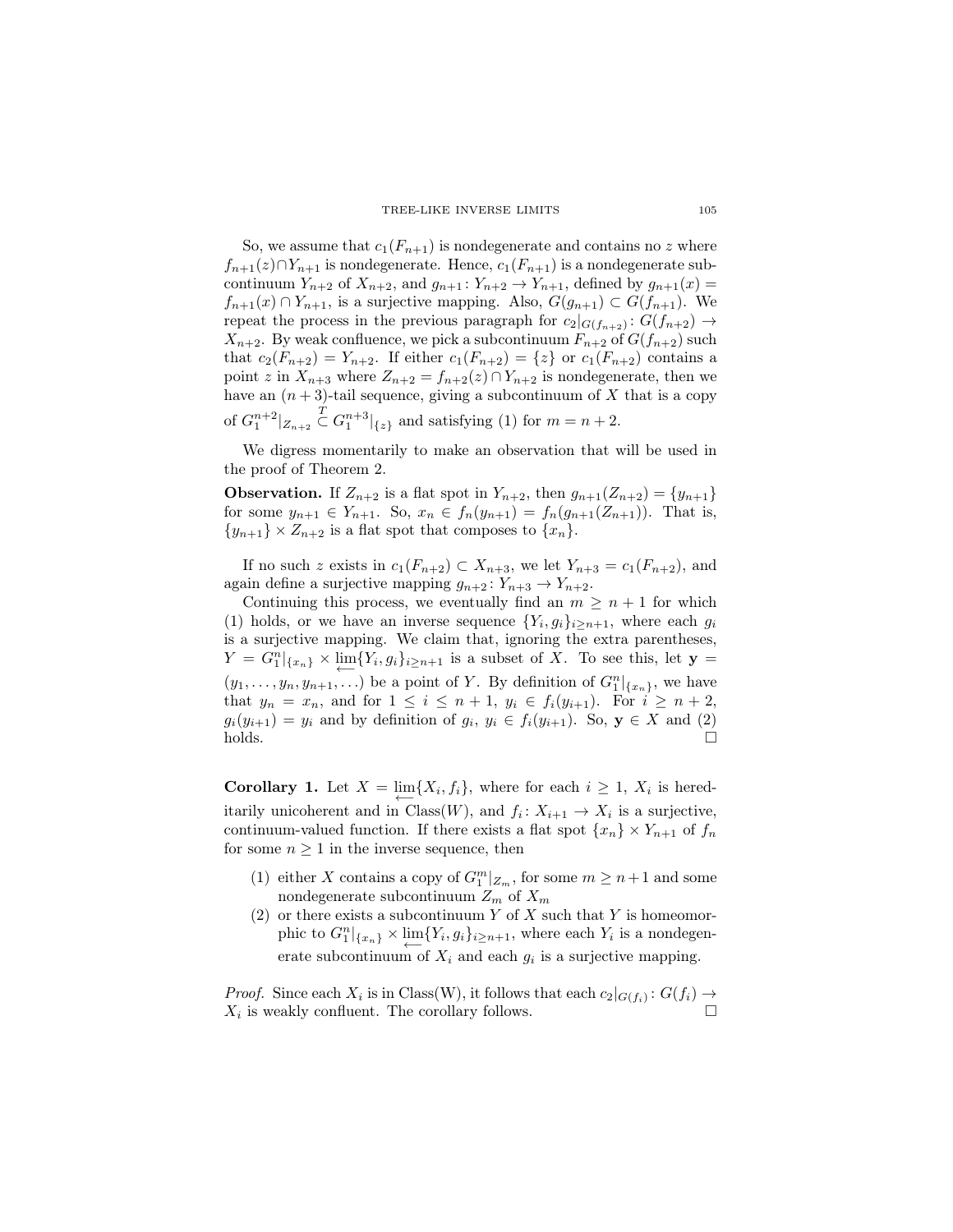**Corollary 2.** Let  $X = \lim_{n \to \infty} \{ [0, 1], f_i \}$ , where for each  $i \geq 1$ ,  $f_i : [0, 1] \to$ [0, 1] is a surjective, interval-valued function. If there exists a flat spot  ${x_n} \times Y_{n+1}$  of  $f_n$  for some  $n \geq 1$  in the inverse sequence, then

- (1) either X contains a copy of  $G_1^m|_{Z_m}$ , for some  $m \geq n+1$  and some nondegenerate subinterval  $Z_m$  of [0, 1]
- (2) or there exists a subcontinuum Y of X such that Y is topologically the product of  $G_1^n|_{\{x_n\}}$  and a nondegenerate arclike continuum  $\lim_{n \to \infty} \{Y_i, g_i\}_{i \geq n+1}.$

*Proof.* We only need to observe that  $[0, 1]$  is in Class(W), and the inverse limit in (2) of Theorem 1 is an inverse limit on nondegenerate arcs with surjective bonding mappings.

Theorem 2 generalizes [15, corollaries 27 and 28].

**Theorem 2.** Let  $X = \lim_{n \to \infty} \{ [0, 1], f_i \}$ , where, for each  $i \geq 1$ ,  $f_i : [0, 1] \rightarrow$  $[0, 1]$  is a surjective, interval-valued function. If either there exists an  $i \geq 1$  where  $\dim(G(f_i)) = 2$  or there exists a flat spot that composes to a nondegenerate interval in the inverse sequence, then  $\dim(X) \geq 2$ .

*Proof.* If  $\dim(G(f_n)) = 2$  for some  $n \geq 1$ , then it follows from [16, Theorem 10.2 that  $G(f_n) \stackrel{T}{\approx} G(f_n^{-1}) = G_n^{n+1}$  contains a closed two cell of the form  $[s_n, t_n] \times [s_{n+1}, t_{n+1}]$ . In this case, each point of  $[s_{n+1}, t_{n+1}]$ is a nondegenerate value of  $f_n$  that contains the interval  $[s_n, t_n]$ . Also,  ${s_n} \times [s_{n+1}, t_{n+1}]$  is a flat spot of  $f_n$ .

Let  $n \geq 1$ . Suppose either  $\dim(G(f_n)) = 2$  or  $\{x_n\} \times [s_{n+1}, t_{n+1}]$  is a flat spot of  $f_n$  that composes to  $x_{i+1}$  with  $j < n$ , and  $f_i(x_{i+1}) = [s_i, t_i]$ , a nondegenerate interval. In either case, we can apply Corollary 2. We consider two cases.

Case A. Suppose (1) in Corollary 2 holds. So, X contains a copy of  $G^m_1|_{Z_m}$  for some  $m\geq n+1$  and for some nondegenerate subinterval  $Z_m$ of [0, 1]. Recall, in the proof of Theorem 1, that in this case there exists z in  $Y_{m+1}$  such that  $f_m(z) \cap Y_m$  is a nondegenerate subcontinuum, say  $[s_m, t_m]$ , of  $Y_m$ .

If  $m = n + 1$ , then either  $[s_n, t_n] \times [s_m, t_m] \subset G_n^{n+1} = G_n^m$ , giving us that  $\dim(G_m^m) = 2$ , or the flat spot  $\{x_n\} \times [s_m, t_m]$  composes to the nondegenerate value  $f_j(x_{j+1})$ , and by [15, Theorem 24],  $\dim(G_j^m) \geq 2$ .

If  $m \geq n+2$ , by construction and choice of m, we have that for  $n+1 \leq i < m$ ,  $g_i$  is a mapping of  $Y_{i+1}$  onto a nondegenerate continuum  $Y_i.$ 

Suppose that  $\dim(G(f_n)) = 2$  with  $[s_n, t_n] \times [s_{n+1}, t_{n+1}] \subset G_n^{n+1}$ . Let  $\hat{f}_n: G'(g_{n+1}, \ldots, g_{m-1}) \to [s_n, t_n]$  be the set-valued function defined by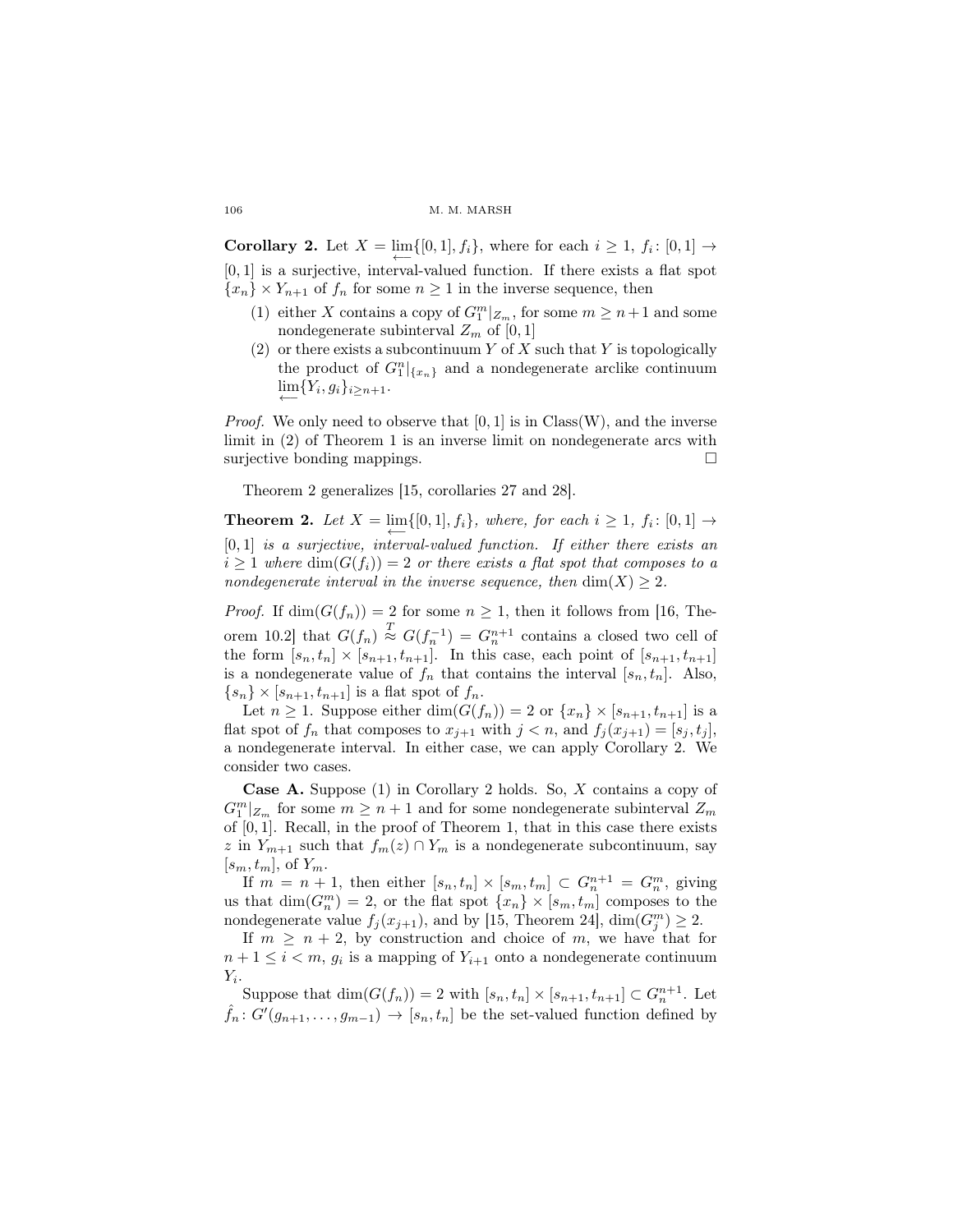$$
\hat{f}_n(x_{n+1},\ldots,x_m) = [s_n,t_n].
$$
 We observe that

$$
G(\hat{f}_n^{-1}) = [s_n, t_n] \times G'(g_{n+1}, \ldots, g_{m-1}) \subseteq G_n^m|_{[s_m, t_m]}.
$$

Since each  $g_i$  is a surjective mapping,  $G'(g_{n+1}, \ldots, g_{m-1})$  is a nondegenerate arc. It follows that  $\dim(G_n^m|_{[s_m,t_m]}) \geq 2$ .

Suppose that  $\{x_n\} \times [s_{n+1}, t_{n+1}]$  is a flat spot of  $f_n$  that composes to  $x_{j+1}$  with  $j < n$ . We consider two subcases.

**Subcase i.** Suppose that  $\{x_{m-1}\}\times [s_m, t_m]$  is a flat spot of  $g_{m-1}$ . By the Observation in the proof of Theorem 1,  $\{x_{m-1}\}\times [s_m, t_m]$  is a flat spot that composes to  $\{x_n\}$ . By assumption,  $x_n$  composes to  $x_{j+1}$ , where  $f_j(x_{j+1})$  is nondegenerate, giving us that the flat spot  $\{x_{m-1}\}\times[s_m,t_m]$ composes to the nondegenerate value  $f_j(x_{j+1})$ , in which case, by [15, Theorem 24], we have that the partial graph

$$
G'' = G'(f_j|_{f_{j+1,n}(x_n)}, \ldots, f_n|_{[s_{n+1}, t_{n+1}]},
$$
  

$$
g_{n+1}|_{g_{n+2,m-1}(x_{m-1})}, \ldots, g_{m-1}|_{[s_m, t_m]})
$$

has dimension greater than one.

Since  $G'' \subset G_j^m|_{[s_m,t_m]}$ , we have that  $\dim(G_j^m|_{[s_m,t_m]}) \geq 2$ .

Subcase ii. Suppose that  $[s_m, t_m]$  is not a flat spot of  $f_{m-1}$ . By assumption,  $f_j(x_{j+1})$  is a nondegenerate arc. Also, the partial graph (with mappings)  $G'(g_{n+1}|_{g_{n+2,m}([s_m,t_m])},\ldots,g_{m-1}|_{[s_m,t_m]})$  is a nondegenerate arc. Since  $\{x_n\}$  composes to  $\{x_{j+1}\}\text{, let } (x_{j+1}, \ldots, x_n)$  be a point of  $G_{j+1}^n$ . Then

$$
f_j(x_{j+1}) \times \{x_{j+1}\} \times \ldots \times \{x_n\} \times G'(g_{n+1}|_{g_{n+2,m}([s_m,t_m])}, \ldots, g_{m-1}|_{[s_m,t_m]})
$$
 is topologically a subset of  $G_j^m|_{[s_m,t_m]}$ . It follows that  $\dim(G_j^m|_{[s_m,t_m]}) \geq 2$ .

So, in all subcases of Case A, we have, by [15, Corollary 6], that  $\dim(G_1^m|_{[s_m,t_m]}) \geq 2$ . Since X contains a copy of  $G_1^m|_{[s_m,t_m]}$ ,  $\dim(X) \geq 2$ .

**Case B.** Suppose (2) in Corollary 2 holds. Since  $\lim_{n \to \infty} \{Y_i, g_i\}_{i \geq n+1}$  is a nondegenerate arclike continuum, it has dimension one. If  $\{x_n\}$  composes to the nondegenerate value  $x_{j+1}$  of  $f_j$ , we have that  $G_j^n|_{\{x_n\}}$  is a nondegenerate continuum and hence has dimension at least one. So, by [15, Theorem 24,  $\dim(G_1^n|_{\{x_n\}}) \geq 1$ . It follows from the Hurewicz Product Theorem that  $\dim(Y) \geq 2$ . Hence,  $\dim(X) \geq 2$ .

Suppose that  $\dim(G(f_n)) = 2$  with  $[s_n, t_n] \times [s_{n+1}, t_{n+1}] \subset G_n^{n+1}$ . Let  $\hat{X} = \lim_{n \to \infty} \{ [s_i, t_i], g_i \}_{i \geq n+1}$ . Let  $\hat{f}_n \colon \hat{X} \to G_1^n |_{[s_n, t_n]}$  be the continuumvalued function defined by  $\hat{f}_n(x_{n+1}, \ldots) = G_1^n|_{[s_n, t_n]}$ . Note that

$$
G_1^n|_{[s_n,t_n]} \times \varprojlim \{ Y_i, g_i \}_{i \ge n+1} = G(\hat{f}_n^{-1}) \subset X.
$$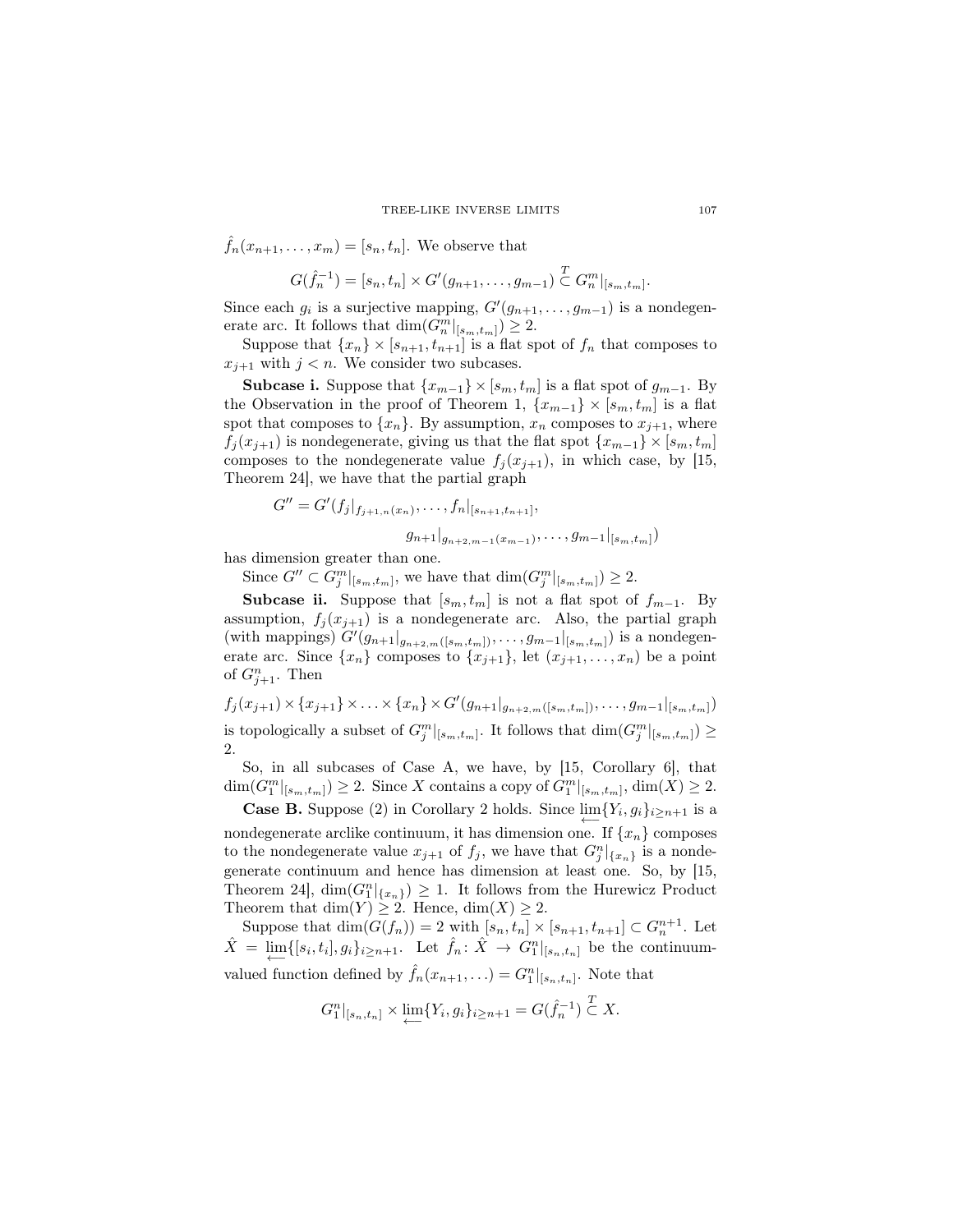Each of  $G_1^n|_{[s_n,t_n]}$  and  $\varprojlim \{Y_i, g_i\}_{i \geq n+1}$  is a nondegenerate continuum. So, it follows from the Hurewicz Product Theorem that  $dim(X) \geq 2$ .  $\Box$ 

Corollary 3 generalizes [15, corollaries 29 and 30]. As mentioned at the beginning of the paper, by [2], Corollary 3 is also a characterization of dimension one of the inverse limit space in this setting.

**Corollary 3.** Let  $X = \lim_{n \to \infty} \{ [0, 1], f_i \}$ , where, for each  $i \geq 1$ ,  $f_i : [0, 1] \rightarrow$  $[0, 1]$  is a surjective, interval-valued function. Then X is tree-like if and only if  $\dim(G(f_i)) = 1$  for each  $i \geq 1$ , and no flat spot composes to a nondegenerate value in the inverse sequence.

*Proof.*  $\Rightarrow$ : Since X is tree-like, dim(X) = 1. So, it follows from Theorem 2 that  $\dim(G(f_i)) = 1$  for each  $i \geq 1$ , and no flat spot composes to a nondegenerate value in the inverse sequence.

 $\Leftarrow$ : This implication is established in [15, Theorem 26].

Corollary 4 generalizes [15, Theorem 17].

**Corollary 4.** Let  $\{[0,1], f_i\}_{i=1}^n$  be a finite inverse sequence, where, for each  $1 \leq i \leq n$ ,  $f_i: [0,1] \to [0,1]$  is a surjective, interval-valued function. The following are equivalent.

- (1)  $G_1^{n+1}$  is a  $\lambda$ -dendroid.
- (2) For each  $1 \leq i \leq n$ ,  $\dim(G(f_i)) = 1$ , and no flat spot composes to a nondegenerate value in the finite inverse sequence.
- (3)  $G_i^j$  is a  $\lambda$ -dendroid for each  $1 \le i \le j \le n+1$ .

*Proof.* For  $1 \leq k \leq n$ , let  $X_{k+1} = \lim_{n \to \infty} \{ [0, 1], g_i \}$ , where, for each  $1 \leq i \leq$  $k, g_i = f_i$ , and for  $i > k, g_i$  is the identity map on [0, 1]. It is easy to see that, for each  $1 \leq k \leq n$ ,  $X_{k+1} \stackrel{T}{\approx} G_1^{k+1}$ .

(1)  $\Rightarrow$  (2): Suppose that  $G_1^{n+1}$  is a  $\lambda$ -dendroid. So,  $X_{n+1}$  is a  $\lambda$ dendroid, and is, therefore, tree-like. By Corollary 3,  $\dim(G(q_i)) = 1$  for each  $i \geq 1$ , and no flat spot composes to a nondegenerate value in the inverse sequence. The implication follows.

 $(2) \Rightarrow (3)$ : By either [15, Theorem 26] or Corollary 3, we get that each  $X_{k+1}$  is tree-like. So, each  $G_1^{k+1}$  is tree-like and has dimension one. It follows from [15, Theorem 17] that each  $G_i^j$  is a  $\lambda$ -dendroid for  $1\leq i\leq j\leq n+1$ .

 $(3) \Rightarrow (1)$ : This implication is obvious.